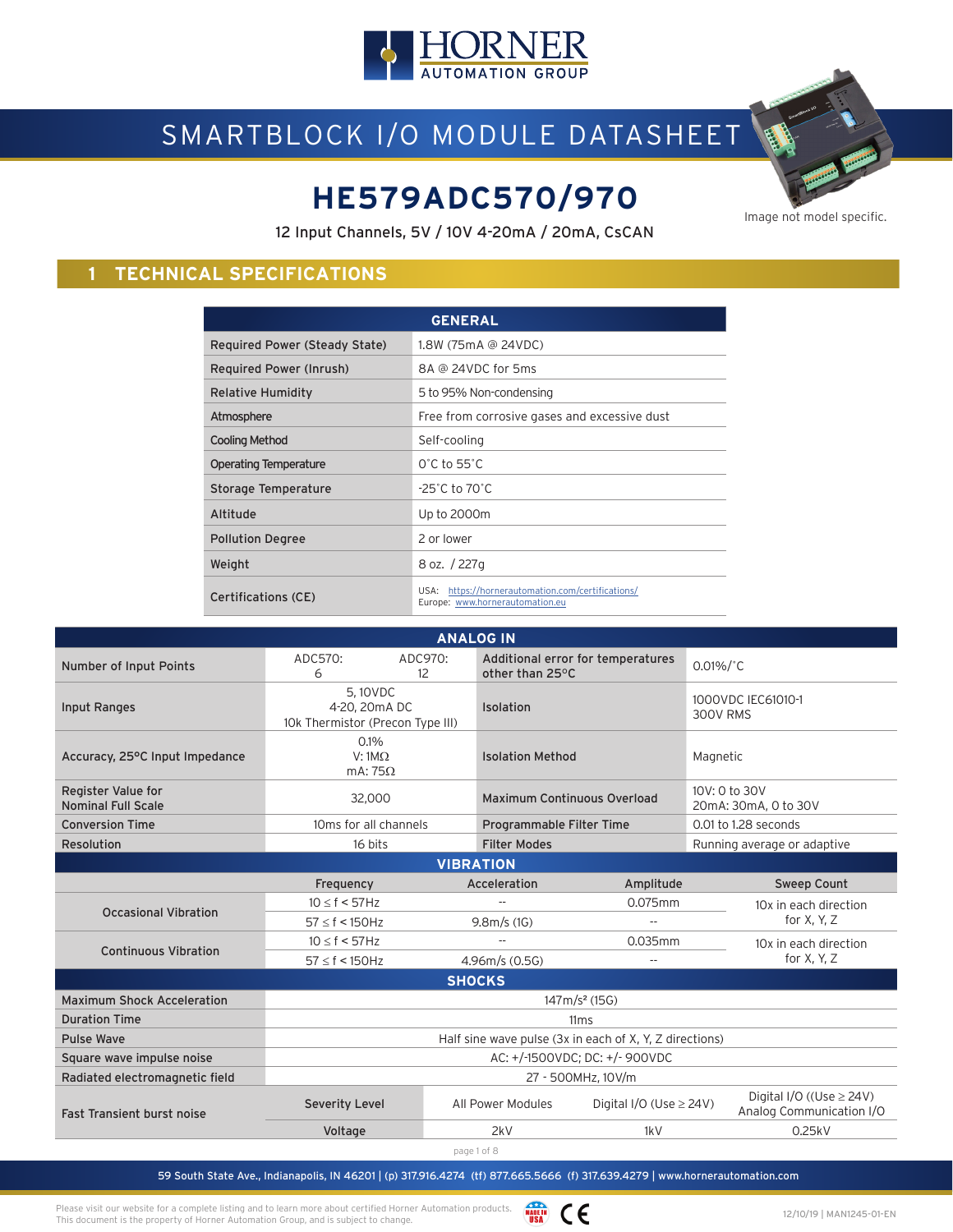

#### **2 PORT CONNECTORS**

## **1** 666 SmartBlock I/O **3 2 4 5** <u>e.e.e.e.e.e.e.e.</u> **6**

- 1. Configurable Input Channels (12 Total)
- 2. CAN and Power Connector
- 3. Status LEDs
- 4. Network ID Selector Switches
- 5. Earth Ground
- 6. Configurable Input Channels (12 Total)

#### **4 CAN COMMUNICATIONS**

**3 POWER WIRING**



A single 5-pin connector is used to make both a network connection and power input. A quality Class 2 power supply should be used for this product. If the power is run with the network cable, care must be taken so that the voltage does not drop below the lower supply limit on longer runs.

A quality earth ground is required for safe and proper operation. The best ground is achieved by screwing the left grounding location into a grounded back plate. Alternately, a ground can be connected to the spade lug.

The CAN port is provided via three connections on the CAN/Power: CAN\_LOW (CL), CAN\_HIGH (CH), and V- (C). It may be used to communicate with other OCS products using Horner's CsCAN protocol. A 24VDC power source will be required on the CsCAN bus in order to power the expansion I/O modules.

NOTE: 12-24VDC must be supplied to the network.

NOTE: For detailed wiring information, refer to CAN Manual (MAN0799).

| CL SH CH $V+$ |
|---------------|
|               |
| <b>CAN</b>    |

#### **Wiring Details**

- Locking Spring-Clamp
- Two-terminators per Conductor
- Torque Rating: 4.5 in-lbs (0.50 N-m) SHLD and V+ pins are not internally connected

| <b>CAN Port Pins</b>                              |             |                                           |  |  |
|---------------------------------------------------|-------------|-------------------------------------------|--|--|
| <b>SIGNAL</b><br><b>PIN</b><br><b>DESCRIPTION</b> |             |                                           |  |  |
|                                                   | v-          | CAN and Device Ground - Black             |  |  |
| $\overline{2}$                                    | CN L        | CAN Data Low - Blue                       |  |  |
| R                                                 | <b>SHLD</b> | Shield Ground - None                      |  |  |
|                                                   | CN H        | CAN Data High - White                     |  |  |
| 5                                                 | V+          | Positive DC VoltageInput (10-28VDC) - Red |  |  |

| <b>Recommended Cable</b>                     |                       |              |  |  |
|----------------------------------------------|-----------------------|--------------|--|--|
| Belden 3082A<br>Max Distance = 500m<br>Thick |                       |              |  |  |
| Fhin                                         | Max Distance = $100m$ | Belden 3084A |  |  |

#### **5 DIAGNOSTIC LED INDICATORS**

| Diagnostic LED                           | <b>State</b>          | Meaning                                         |
|------------------------------------------|-----------------------|-------------------------------------------------|
|                                          | Solid Red             | RAM or ROM test failed                          |
| <b>MS</b>                                | Flashing Red          | I/O test failed                                 |
| indicates fault status                   | <b>Flashing Green</b> | Module is in power-up state, no config from OCS |
| of the Module                            | Solid Green           | Module is running normally                      |
|                                          | Solid Red             | Network Ack or Dup ID test failed               |
| ΝS                                       | Flashing Red          | Network ID test failed                          |
| indicates fault status<br>of the Network | <b>Flashing Green</b> | Controlling OCS is offline.                     |
|                                          | Green                 | Network is running normally.                    |

page 2 of 8 Status LED Indicators - The Power Status LED illuminates **RED** when power is applied to the module. There are I/O status LED indicators for each of the Digital I/O points, which illuminate **RED** when the I/O point is ON.

59 South State Ave., Indianapolis, IN 46201 | (p) 317.916.4274 (tf) 877.665.5666 (f) 317.639.4279 | www.hornerautomation.com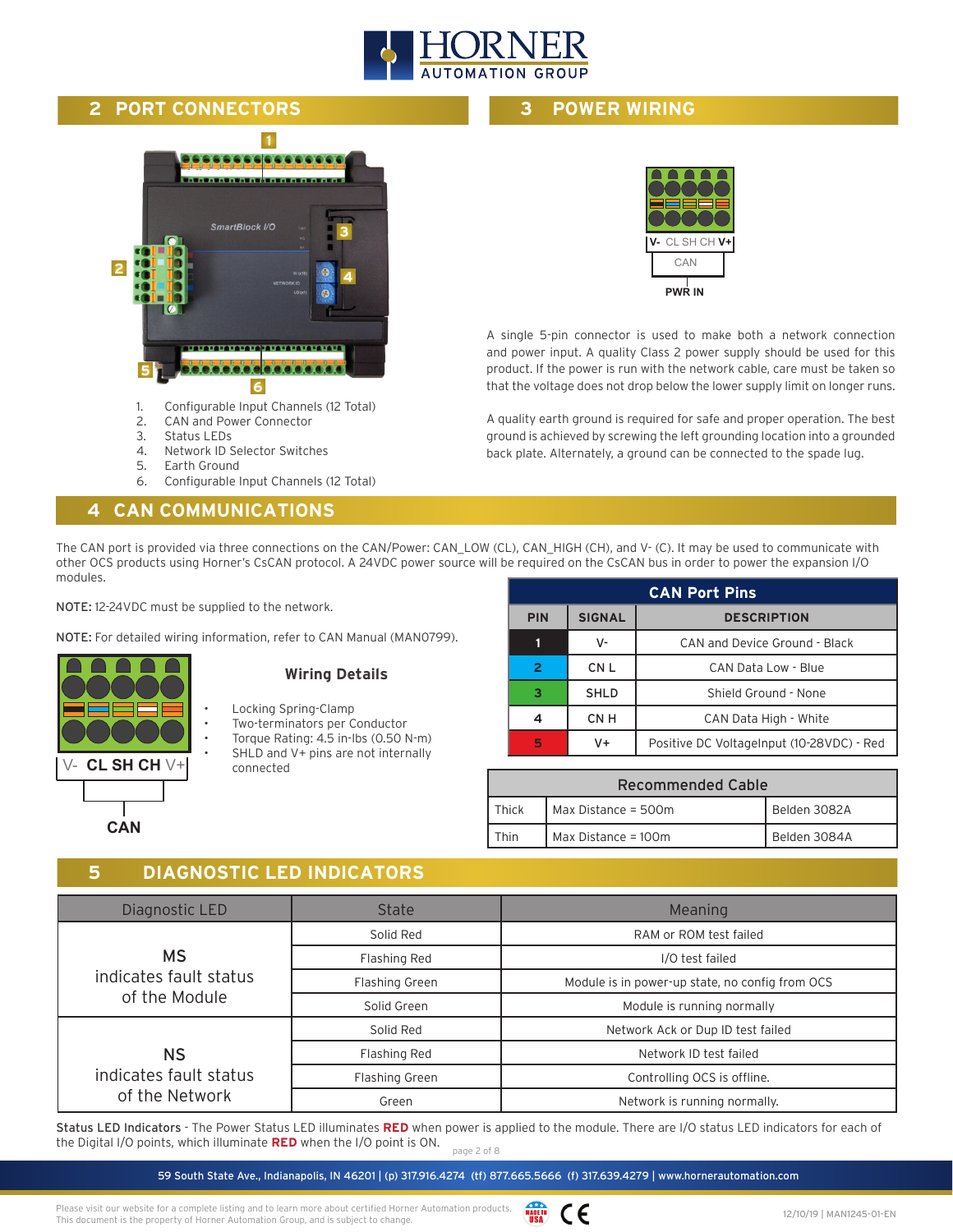

#### **6 WIRING**



**C T7 V7 I7 T8 V8 I8 T9 V9 I9 C C T10 V10 I10 T11 V11 I11 T12 V12 I12 C**

**C T1 V1 I1 T2 V2 I2 T3 V3 I3 C C T4 V4 I4 T5 V5 I5 T6 V6 I6 C**



## **10V Analog In**



**20mA Analog In - Self Powered**





**C**

**20mA Analog In - Not Self-Powered**

#### **7 INTERNAL WIRING**





#### **8 CSCAN SMARTBLOCK I/O STATUS REGISTER DEFINITION**

| Bit 8         | Bit 7         | Bit 6         | Bit 5         | Bit 4         | Bit 3            | Bit 2                | Bit 1                |
|---------------|---------------|---------------|---------------|---------------|------------------|----------------------|----------------------|
|               |               |               |               | Version Error | Incorrect Module | Not Configured       | Offline              |
| <b>Bit 16</b> | <b>Bit 15</b> | <b>Bit 14</b> | <b>Bit 13</b> | <b>Bit 12</b> | <b>Bit 11</b>    | <b>Bit 10</b>        | Bit 9                |
| Send          |               |               |               |               |                  | Reconfig<br>(Sticky) | Lifetime<br>(Sticky) |

NOTE: The Status Register, viewed in INT format, is designed to be zero if there are no faults and non-zero if faults occur. Moving a value of 0 into the status register clears faults that remain on after they have been remedied, or "sticky".

page 3 of 8

59 South State Ave., Indianapolis, IN 46201 | (p) 317.916.4274 (tf) 877.665.5666 (f) 317.639.4279 | www.hornerautomation.com

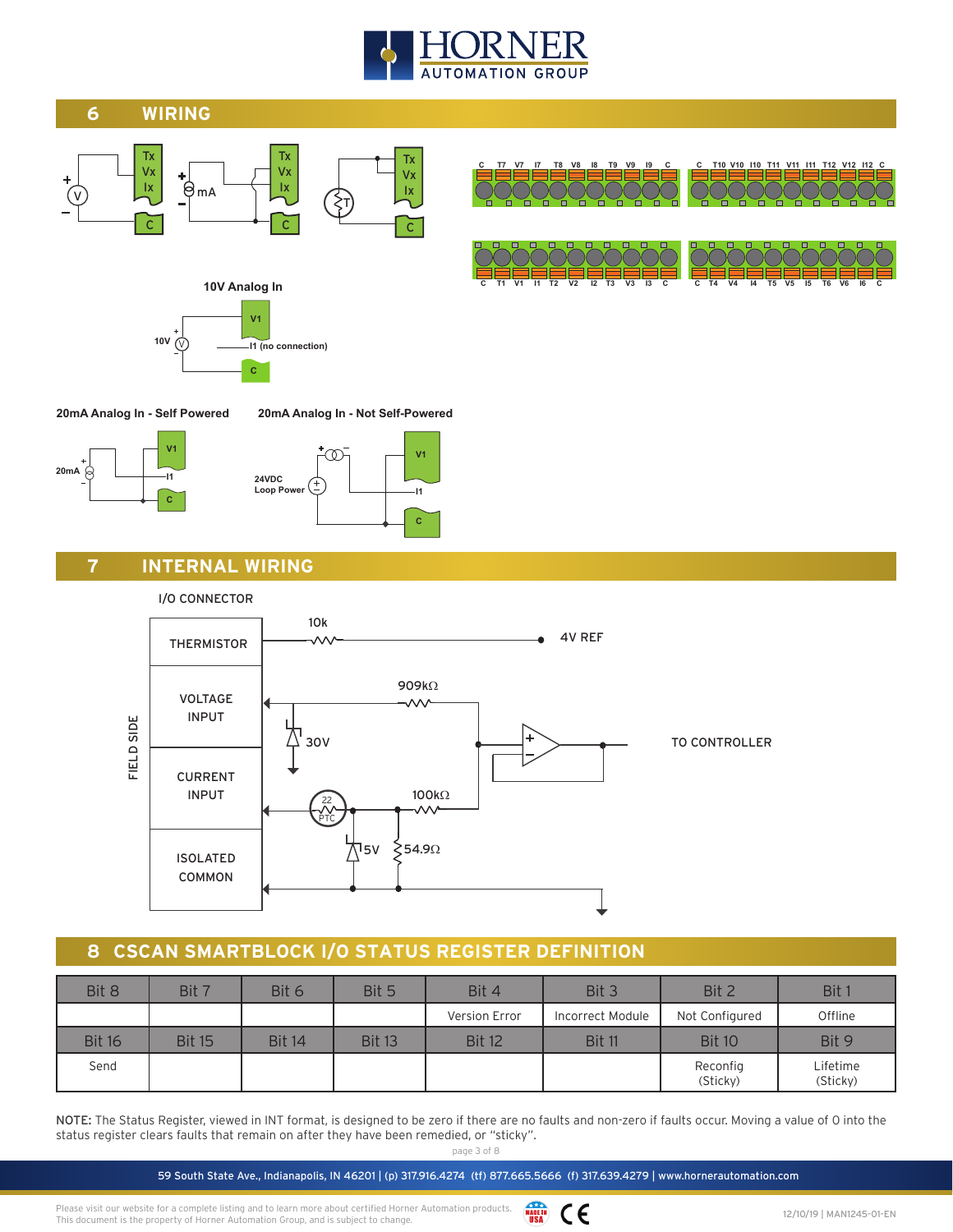

#### **9 CSCAPE CONFIGURATION**

The HE579RTD100 and HE579RTD200 SmartBlock modules are configured through the Hardware Configuration menu in Cscape. To configure module and input settings:

- 1. Select **Controller** from Cscape the top navigation bar.
- 2. Select **Hardware Configuration** from dropdown menu.
- 3. Select **CAN1 (CsCAN) I/O** tab.
- 4. Click on **Add** button.
- 5. Select **SmartBlock** tab.
- 6. Select either **HE579ADC570 or HE579ADC970**
- 7. Click **OK**.

| Network ID                 | The Unique CAN ID of this device. Enter any deci-<br>mal number between 1 and 253 here and note the<br>translated hexadecimal value. Set the hexadecimal<br>Network ID rotary switches on the device to trans-<br>lated value.                                                             |
|----------------------------|--------------------------------------------------------------------------------------------------------------------------------------------------------------------------------------------------------------------------------------------------------------------------------------------|
| I/O Mapping                | These registers define how the OCS controller<br>registers are mapped to the data to and from the<br>SmartBlock I/O. These registers do no have to<br>match the I/O types typically used for I/O such as<br>%AI, Q Any standard controller registers may be<br>used such as %R, %T and %M. |
| Input Update<br>Method     | This defines how often analog data is sent from the<br>SmartBlock to the CsCAN network. Digital data is<br>transmitted on change of state.                                                                                                                                                 |
| Channel Config-<br>uration | This selects how each analog channel is configured<br>including filtering.                                                                                                                                                                                                                 |
| Timeout                    | This sets the time a controller will wait before<br>assuming the host OCS is offline.                                                                                                                                                                                                      |

| Network ID: 1                                                                                                                 | Hex: 01                      |                        |                      |                                      |
|-------------------------------------------------------------------------------------------------------------------------------|------------------------------|------------------------|----------------------|--------------------------------------|
| 1/0 Mapping                                                                                                                   |                              |                        |                      |                                      |
| Start Analog In:                                                                                                              | Name:                        |                        |                      | 16-BIT X 12                          |
| Start Analog Out:                                                                                                             | Name:                        |                        |                      | $16 - BIT \times 0$                  |
| Status Register:                                                                                                              | Name:                        |                        |                      | 16-BIT                               |
| Input Update Method<br>PeriodicTime:<br>50                                                                                    | mSec                         | [10 mS to 255 Sec]     |                      |                                      |
| Channel Configuration                                                                                                         |                              |                        |                      |                                      |
| Ain1: 0-10 V                                                                                                                  | Ain2: 0-10 V                 | Ain3: 0-10 V           |                      | Ain4: 0-10 V                         |
| Ain5: 0-10 V<br>$\overline{\phantom{a}}$                                                                                      | Ain6: 0-10 V<br>$\mathbf{v}$ | Ain7: 0-10 V           | $\blacktriangledown$ | Ain8: 0-10 V<br>$\blacktriangledown$ |
| Ain9: 0-10 V<br>$\blacktriangledown$                                                                                          | Ain10: 0-10 V                | Ain11: 0-10 V          | $\blacktriangledown$ | Ain12: 0-10 V<br>$\vert$             |
| Input Filter: 10 mSec                                                                                                         |                              | Enable Adaptive Filter | G °C<br>$C$ $F$      |                                      |
| Timeout<br>Comm Timeout:<br>1000<br>Maximum time I/D or controller will wait to<br>indicate / act on a communication timeout. | mSec                         | [40 mS to 255 Sec]     |                      |                                      |
|                                                                                                                               |                              |                        |                      |                                      |

HE579ADC970 Cscape Configuration screen

NOTE: With Thermistor configured, registers have a resolution of 0.1°F or 0.1°C, ex. 250 = 25.0°.

#### **10 INPUT MODE AND PROGRAMMABLE FILTER CONFIGURATION USING NETPUT**

NOTE: This section may be ignored when using the CsCAN I/O configuration tool in Cscape.

The network supplies configuration information to the HE579ADC970 in the Consumed Directed Digital Data Words sent to the HE579ADC970. In the first word, the low 12 bits, 1 through 12, are channel mode bits. A low mode bit selects 10V and a high mode bit selects 20mA. The next three bits, 13 through 15, are input digital filter time constant codes and the high bit, 16, is an adaptive filter enable bit. In the second word, the low 12 bits are channel scale bits. A low scale bit selects 10V or 20mA for the corresponding channel. A high scale bit selects 5V or 4-20mA. The upper four bits are unused. The fifth word selects thermistor. A high bit selects thermistor for the respective channel. Bit 16 selects 0.1°C when off and 0.1°F when on for all thermistor channels.

| <b>Bit</b> | Channel | <b>Bit</b> | Channel         |
|------------|---------|------------|-----------------|
|            | AI1     |            | AI7             |
|            | AI2     |            | AI <sub>8</sub> |
|            | AI3     |            | AI9             |
|            | AI4     | 10         | A110            |
|            | AI5     | 11         | A111            |
|            | AI6     | 12         | AI12            |

input mode continued....

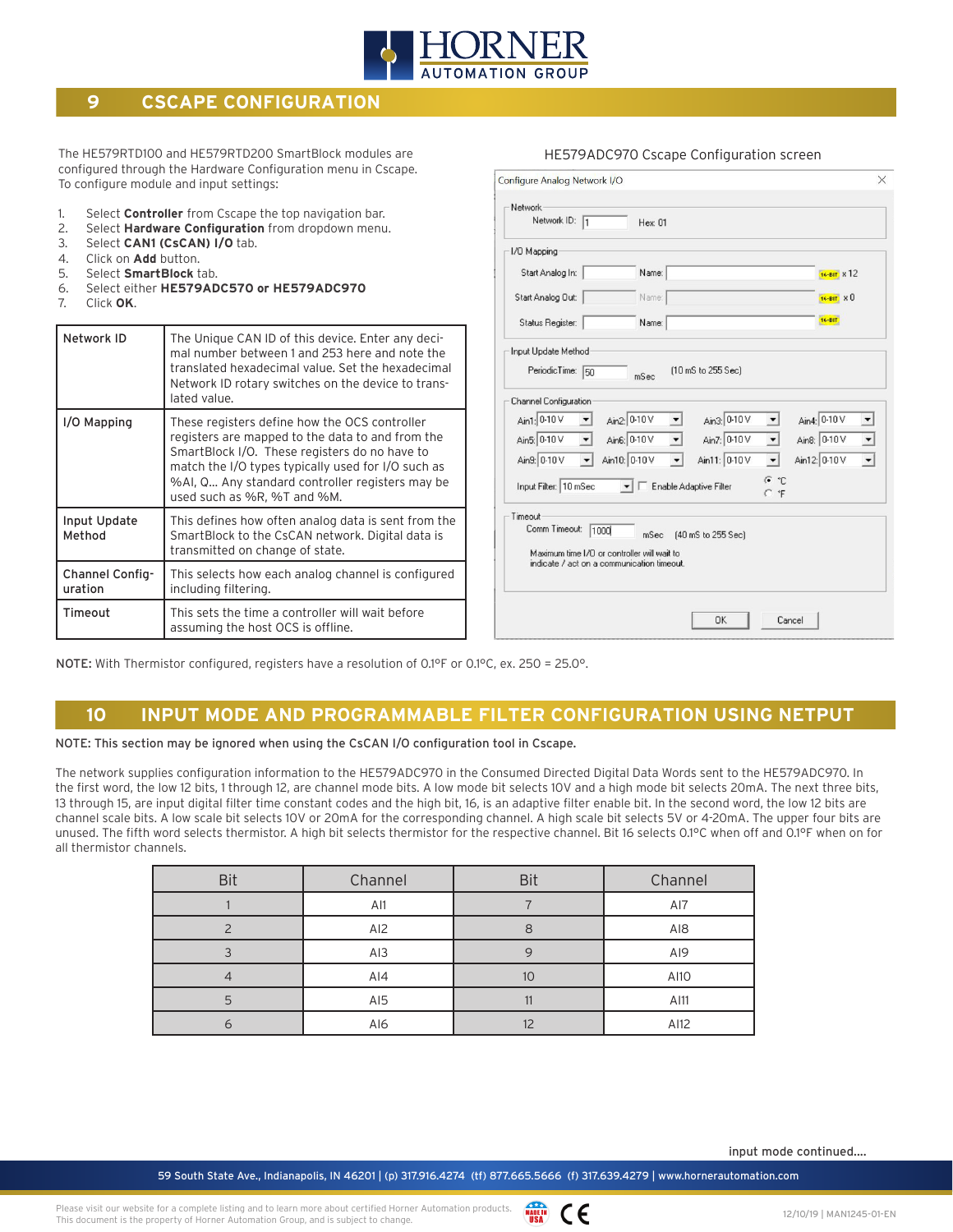

#### **input mode and programmable filter configuration using netput continued....**

Each analog input on the HE579ADC970 has a single pole 345Hz (461μs) cutoff high frequency noise filter. In addition, a second digital filter may be specified in the first configuration word with the following time constants.

|                  | <b>Bit</b> |    | <b>Time Constant</b>            |
|------------------|------------|----|---------------------------------|
| 15 <sup>15</sup> | 14         | 13 |                                 |
| O                | ∩          | n  | 10ms Nominal hardware scan rate |
| 0                | O          |    | 15 <sub>ms</sub>                |
| n                |            | n  | 35 <sub>ms</sub>                |
| 0                |            |    | 75 <sub>ms</sub>                |
|                  | n          |    | 155 <sub>ms</sub>               |
|                  | n          |    | 315 <sub>ms</sub>               |
|                  |            | n  | 635ms                           |
|                  |            |    | 1.275s                          |

This digital filter is useful for applications with significant amounts of random noise. The slower time constants, while yielding better noise suppression, take a longer time to settle after step changes and are also sensitive to impulse noise which is treated like Gaussian noise and averaged.

Bit 16 of the first configuration word may be set to specify an adaptive filter algorithm that:

- 1. Responds much more quickly to large step changes at slower time constants with full filtering of low-level noise.
- 2. Suppresses impulse noise at the expense of slightly slower response at the shortest time Constant settings, approximately 10ms.

NOTE: The actual system response time is network dependent.

#### **11 INPUT CONVERSION FACTOR**

The following table describes how real-world inputs are scaled into the controller. Given a known input voltage or current, the register data value may be calculated by using the conversion factor from the table. The following formula is used: Data = Voltage or Current In / Conversion Factor.

Example: The user selects a voltage range of 5V:

- A. The known input voltage is 3VDC.
- B. Using the table, the conversion factor for the voltage range of 5V is .00015625.
- C. To determine the data value, the formula is used: Data = V in / Conversion Factor 19200 = 3VDC / 0.0001562

| Conversion of Real-World Inputs into Register Values |                   |                |                          |  |  |
|------------------------------------------------------|-------------------|----------------|--------------------------|--|--|
| <b>Selected Range</b>                                | Input mA or Volts | Data Out       | <b>Conversion Factor</b> |  |  |
|                                                      | $> +5.11$         | 32767          |                          |  |  |
| 5.00V                                                | $+5.00$           | 32000          | 0.00015625               |  |  |
|                                                      | 0.00              | $\mathbf 0$    |                          |  |  |
|                                                      | $> +10.23$        | 32767          |                          |  |  |
| 10.00V                                               | $+10.00$          | 32000          | 0.0003125                |  |  |
|                                                      | 0.00              | $\overline{O}$ |                          |  |  |
|                                                      | $> +20.47$        | 32767          |                          |  |  |
| 4.20mA                                               | $+20.00$          | 32000          | 0.0005                   |  |  |
|                                                      | $+4.00$           | $\mathbf 0$    |                          |  |  |
| 20.00mA                                              | $> +20.47$        | 32767          |                          |  |  |
|                                                      | $+20.00$          | 32000          | 0.0006250                |  |  |
|                                                      | $\mathbf 0$       | $\overline{O}$ |                          |  |  |

NOTE: For the 4 to 20mA range, the offset, 4mA, must first be subtracted from the physical input value before dividing by the scale factor to yield the expected %AQG value for the given input.

page 4 of 8

59 South State Ave., Indianapolis, IN 46201 | (p) 317.916.4274 (tf) 877.665.5666 (f) 317.639.4279 | www.hornerautomation.com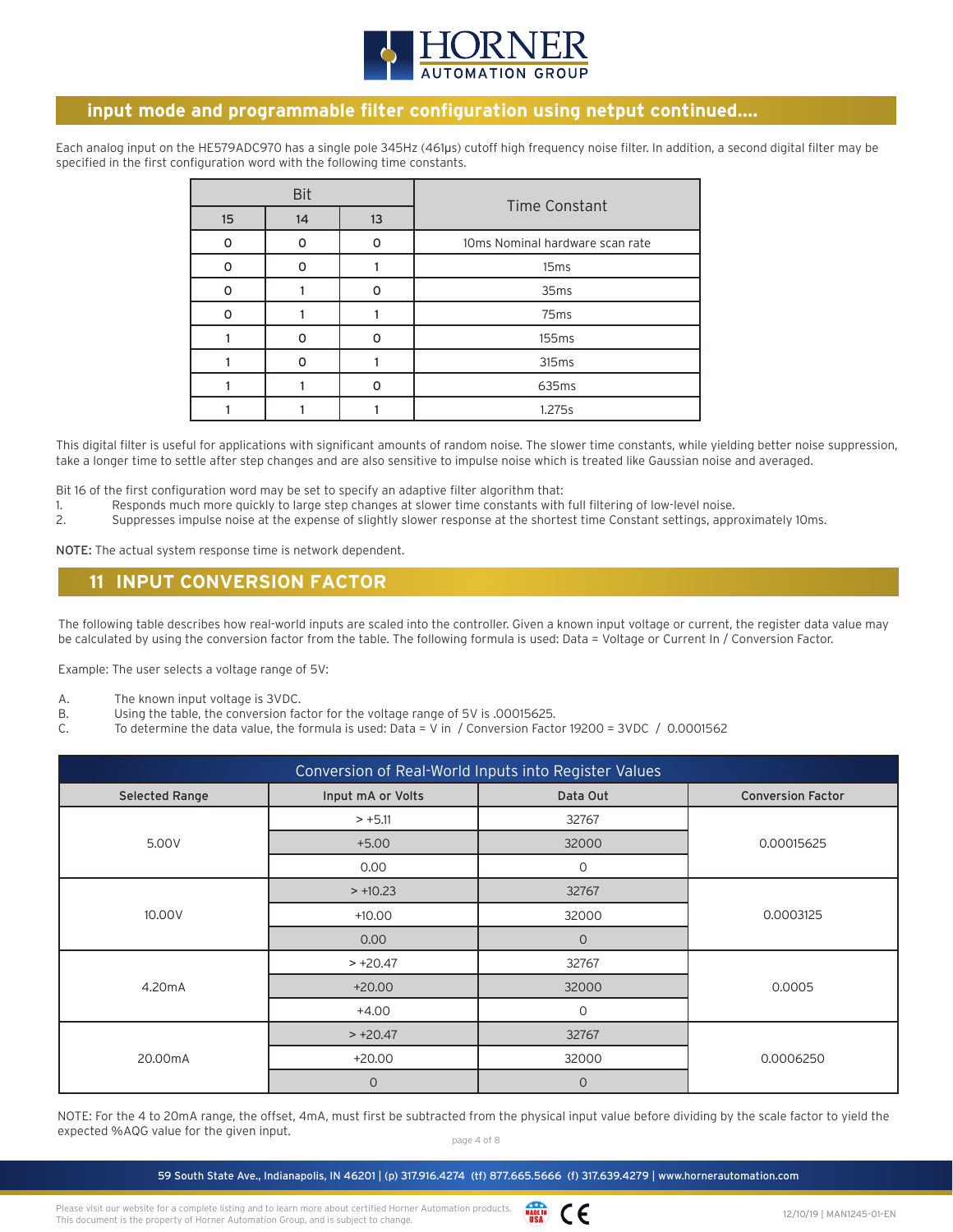

#### **12 THERMISTOR OPTION**

 The ADC920 supports Kele Engineering Precon Type III, 10kΩ thermistors. It also directly supports the following: 10kΩ (Beta=3574) thermistors from Yellow Springs Instruments (YSI).

| <b>Part Numbers</b> |       |  |  |  |  |  |  |  |  |
|---------------------|-------|--|--|--|--|--|--|--|--|
| 44006               | 46006 |  |  |  |  |  |  |  |  |
| 44106               | 46031 |  |  |  |  |  |  |  |  |
| 44406               | 46041 |  |  |  |  |  |  |  |  |
| 44031               | 44907 |  |  |  |  |  |  |  |  |
| 45006               | 44908 |  |  |  |  |  |  |  |  |

| Thermistor Curve or PreCon Type III (Model 3) |            |                   |            |                             |            |  |  |  |  |  |  |
|-----------------------------------------------|------------|-------------------|------------|-----------------------------|------------|--|--|--|--|--|--|
| Temperature<br>$^{\circ}$ F                   | Resistance | Temperature<br>٥F | Resistance | Temperature<br>$^{\circ}$ F | Resistance |  |  |  |  |  |  |
| $-35$                                         | 203.6k     | 60                | 14.78k     | 155                         | 2.098k     |  |  |  |  |  |  |
| $-30$                                         | 173.6k     | 65                | 13.15k     | 160                         | 1.920k     |  |  |  |  |  |  |
| $-25$                                         | 148.3k     | 70                | 11.72k     | 165                         | 1.759k     |  |  |  |  |  |  |
| $-20$                                         | 127.1k     | 75                | 10.46k     | 170                         | 1.614k     |  |  |  |  |  |  |
| $-15$                                         | 109.2k     | 80                | 9.354k     | 175                         | 1.482k     |  |  |  |  |  |  |
| $-10$                                         | 94.07k     | 85                | 8.378k     | 180                         | 1.362k     |  |  |  |  |  |  |
| -5                                            | 81.23k     | 90                | 7.516k     | 185                         | 1.254k     |  |  |  |  |  |  |
| 0                                             | 70.32k     | 95                | 6.754k     | 190                         | 1.156k     |  |  |  |  |  |  |
| 5                                             | 61.02k     | 100               | 6.078k     | 195                         | 1.066k     |  |  |  |  |  |  |
| 10                                            | 53.07k     | 105               | 5.479k     | 200                         | 984.0      |  |  |  |  |  |  |
| 15                                            | 46.27k     | 110               | 4.947k     | 205                         | 909.8      |  |  |  |  |  |  |
| 20                                            | 40.42k     | 115               | 4.472k     | 210                         | 841.9      |  |  |  |  |  |  |
| 25                                            | 35.39k     | 120               | 4.049k     | 215                         | 779.8      |  |  |  |  |  |  |
| 30                                            | 31.06k     | 125               | 3.671k     | 220                         | 723.0      |  |  |  |  |  |  |
| 35                                            | 27.31k     | 130               | 3.333k     | 225                         | 671.0      |  |  |  |  |  |  |
| 40                                            | 24.06k     | 135               | 3.031k     | 230                         | 623.3      |  |  |  |  |  |  |
| 45                                            | 21.24k     | 140               | 2.759k     | 235                         | 579.5      |  |  |  |  |  |  |
| 50                                            | 18.79k     | 145               | 2.515k     | 240                         | 539.4      |  |  |  |  |  |  |
| 55                                            | 16.65k     | 150               | 2.296k     |                             |            |  |  |  |  |  |  |

page 5 of 8

59 South State Ave., Indianapolis, IN 46201 | (p) 317.916.4274 (tf) 877.665.5666 (f) 317.639.4279 | www.hornerautomation.com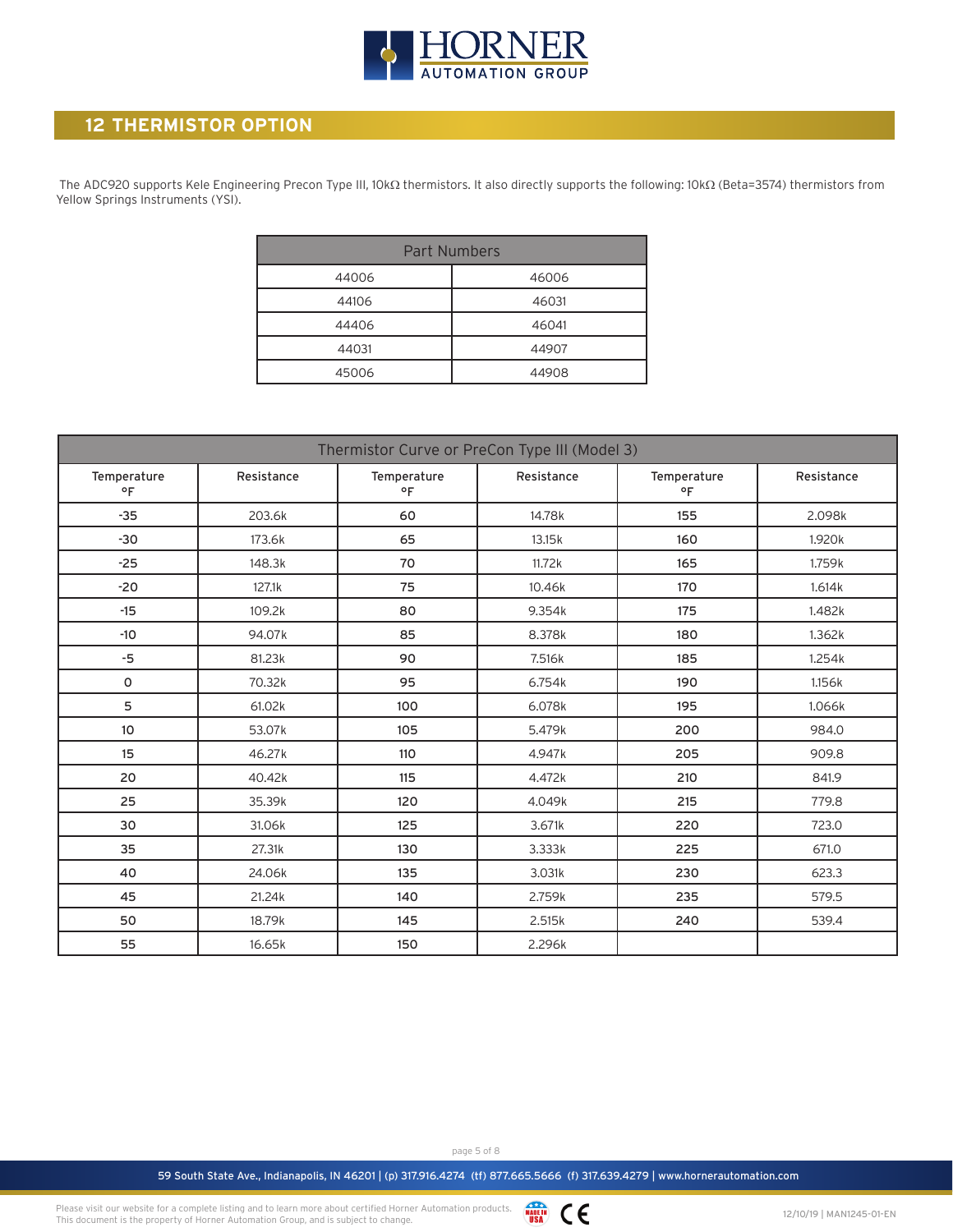

### **SETTING ID SWITCHES**

Configure SmartBlock in Cscape before this step, then use the hexadecimal number converted during Cscape configuration.

CsCAN Network IDs are set using the hexadecimal number system from 01 to FD. The decimal equivalent is 1-253. Refer to the Conversion Table below, which shows the decimal equivalent of hexadecimal numbers. Set a unique Network ID by inserting a small Phillips screwdriver into the two identical switches.

**Network ID Switches**



**NOTE:** The CsCAN Baud Rate for SmartBlock I/O is fixed at 125kBd.

#### **Setting ID Switches - Conversion Chart**

| Dec            |              | Hex            | Dec |    | Hex            | Dec |    | Hex          | Dec |    | Hex | Dec | Hex            |    | <b>Dec</b> |    | Hex            | Dec | Hex |                | Dec | Hex |             | <b>Dec</b> |    | Hex            |
|----------------|--------------|----------------|-----|----|----------------|-----|----|--------------|-----|----|-----|-----|----------------|----|------------|----|----------------|-----|-----|----------------|-----|-----|-------------|------------|----|----------------|
|                | Hi           | Lo             |     | Hi | Lo             |     | Hi | Lo           |     | Hi | Lo  |     | Hi             | Lo |            | Hi | Lo             |     | Hi  | Lo             |     | Hi  | Lo          |            | Hi | Lo             |
| $\mathbf{1}$   | 0            |                | 29  | 1  | D              | 57  | 3  | 9            | 85  | 5  | 5   | 113 | 7              | 1  | 141        | 8  | D              | 169 | Α   | 9              | 197 | С   | 5           | 225        | Ε  | 1              |
| $\overline{c}$ | 0            | 2              | 30  | 1  | Ε              | 58  | 3  | Α            | 86  | 5  | 6   | 114 | 7              | 2  | 142        | 8  | Ε              | 170 | Α   | Α              | 198 | С   | 6           | 226        | Ε  | $\overline{c}$ |
| 3              | 0            | 3              | 31  | 1  | F              | 59  | 3  | B            | 87  | 5  | 7   | 115 | 7              | 3  | 143        | 8  | F              | 171 | Α   | Β              | 199 | С   | 7           | 227        | Ε  | 3              |
| 4              | 0            | 4              | 32  | 2  | 0              | 60  | 3  | С            | 88  | 5  | 8   | 116 | 7              | 4  | 144        | 9  | 0              | 172 | Α   | С              | 200 | С   | 8           | 228        | Ε  | 4              |
| 5              | $\circ$      | 5              | 33  | 2  | 1              | 61  | 3  | D            | 89  | 5  | 9   | 117 | $\overline{7}$ | 5  | 145        | 9  | 1              | 173 | Α   | D              | 201 | С   | 9           | 229        | E  | 5              |
| 6              | 0            | 6              | 34  | 2  | 2              | 62  | 3  | Ε            | 90  | 5  | A   | 118 | 7              | 6  | 146        | 9  | 2              | 174 | Α   | Ε              | 202 | С   | Α           | 230        | Ε  | 6              |
| $\overline{7}$ | 0            | 7              | 35  | 2  | 3              | 63  | 3  | F            | 91  | 5  | Β   | 119 | 7              | 7  | 147        | 9  | 3              | 175 | Α   | F              | 203 | С   | B           | 231        | Ε  | 7              |
| 8              | 0            | 8              | 36  | 2  | 4              | 64  | 4  | 0            | 92  | 5  | С   | 120 | 7              | 8  | 147        | 9  | $\overline{4}$ | 176 | B   | 0              | 204 | С   | С           | 232        | Ε  | 8              |
| 9              | 0            | 9              | 37  | 2  | 5              | 65  | 4  | -1           | 93  | 5  | D   | 121 | 7              | 9  | 149        | 9  | 5              | 177 | B   | 1              | 205 | C   | D           | 233        | Ε  | 9              |
| 10             | 0            | Α              | 38  | 2  | 6              | 66  | 4  | 2            | 94  | 5  | Ε   | 122 | 7              | Α  | 150        | 9  | 6              | 178 | B   | $\overline{c}$ | 206 | C   | Ε           | 234        | Ε  | Α              |
| 11             | 0            | Β              | 39  | 2  | 7              | 67  | 4  | 3            | 95  | 5  | F   | 123 | 7              | B  | 151        | 9  | 7              | 179 | B   | 3              | 207 | C   | F           | 235        | Ε  | Β              |
| 12             | 0            | C              | 40  | 2  | 8              | 68  | 4  | 4            | 96  | 6  | 0   | 124 | 7              | С  | 152        | 9  | 8              | 180 | Β   | 4              | 208 | D   | 0           | 236        | Ε  | С              |
| 13             | 0            | D              | 41  | 2  | 9              | 69  | 4  | 5            | 97  | 6  | 1   | 125 | 7              | D  | 153        | 9  | 9              | 181 | B   | 5              | 209 | D   | -1          | 237        | E  | D              |
| 14             | 0            | Ε              | 42  | 2  | Α              | 70  | 4  | 6            | 98  | 6  | 2   | 126 | 7              | E  | 154        | 9  | Α              | 182 | Β   | 6              | 210 | D   | 2           | 238        | Ε  | Ε              |
| 15             | 0            | F              | 43  | 2  | B              | 71  | 4  | 7            | 99  | 6  | 3   | 127 | 7              | F  | 155        | 9  | B              | 183 | B   | 7              | 211 | D   | 3           | 239        | E  | F              |
| 16             | 1            | 0              | 44  | 2  | С              | 72  | 4  | 8            | 100 | 6  | 4   | 128 | 8              | 0  | 156        | 9  | C              | 184 | B   | 8              | 212 | D   | 4           | 240        | F  | 0              |
| 17             |              |                | 45  | 2  | D              | 73  | 4  | 9            | 101 | 6  | 5   | 129 | 8              | 1  | 157        | 9  | D              | 185 | B   | 9              | 213 | D   | 5           | 241        | F  | 1              |
| 18             |              | $\overline{c}$ | 46  | 2  | Ε              | 74  | 4  | A            | 102 | 6  | 6   | 130 | 8              | 2  | 158        | 9  | E              | 186 | B   | Α              | 214 | D   | 6           | 2412       | F  | 2              |
| 19             |              | 3              | 47  | 2  | F              | 75  | 4  | B            | 103 | 6  | 7   | 131 | 8              | 3  | 159        | 9  | F              | 187 | B   | Β              | 215 | D   | 7           | 243        | F  | 3              |
| 20             | 1            | 4              | 48  | 3  | 0              | 76  | 4  | C            | 104 | 6  | 8   | 132 | 8              | 4  | 160        | Α  | $\circ$        | 188 | B   | C              | 216 | D   | 8           | 244        | F  | 4              |
| 21             | 1            | 5              | 49  | 3  | $\mathbf{1}$   | 77  | 4  | D            | 105 | 6  | 9   | 133 | 8              | 5  | 161        | Α  | 1              | 189 | B   | D              | 217 | D   | 9           | 245        | F  | 5              |
| 22             | 1            | 6              | 50  | 3  | 2              | 78  | 4  | Ε            | 106 | 6  | Α   | 134 | 8              | 6  | 162        | Α  | 2              | 190 | Β   | Ε              | 218 | D   | Α           | 246        | F  | 6              |
| 23             |              | 7              | 51  | 3  | 3              | 79  | 4  | F            | 107 | 6  | Β   | 135 | 8              | 7  | 163        | Α  | 3              | 191 | Β   | F              | 219 | D   | Β           | 247        | F  | 7              |
| 24             | $\mathbf{1}$ | 8              | 52  | 3  | 4              | 80  | 5  | 0            | 108 | 6  | С   | 136 | 8              | 8  | 164        | А  | 4              | 192 | C   | 0              | 220 | D   | C           | 248        | F  | 8              |
| 25             | 1            | 9              | 53  | 3  | 5              | 81  | 5  | $\mathbf{1}$ | 109 | 6  | D   | 137 | 8              | 9  | 165        | Α  | 5              | 193 | С   | $\mathbf{1}$   | 221 | D   | D           | 249        | F  | 9              |
| 26             | 1            | Α              | 54  | 3  | 6              | 82  | 5  | 2            | 110 | 6  | E   | 138 | 8              | A  | 166        | Α  | 6              | 194 | С   | 2              | 222 | D   | E           | 250        | F  | Α              |
| 27             |              | B              | 55  | 3  | $\overline{7}$ | 83  | 5  | 3            | 111 | 6  | F   | 139 | 8              | B  | 167        | Α  | 7              | 195 | С   | 3              | 223 | D   | F           | 251        | F  | B              |
| 28             | 1            | C              | 56  | 3  | 8              | 84  | 5  | 4            | 112 | 7  | 0   | 140 | 8              | C  | 168        | Α  | 8              | 196 | С   | 4              | 224 | E   | $\mathbf 0$ | 252        | F  | C              |
|                |              |                |     |    |                |     |    |              |     |    |     |     |                |    |            |    |                |     |     |                |     |     |             | 253        | F  | D              |

page 7 of 8

59 South State Ave., Indianapolis, IN 46201 | (p) 317.916.4274 (tf) 877.665.5666 (f) 317.639.4279 | www.hornerautomation.com